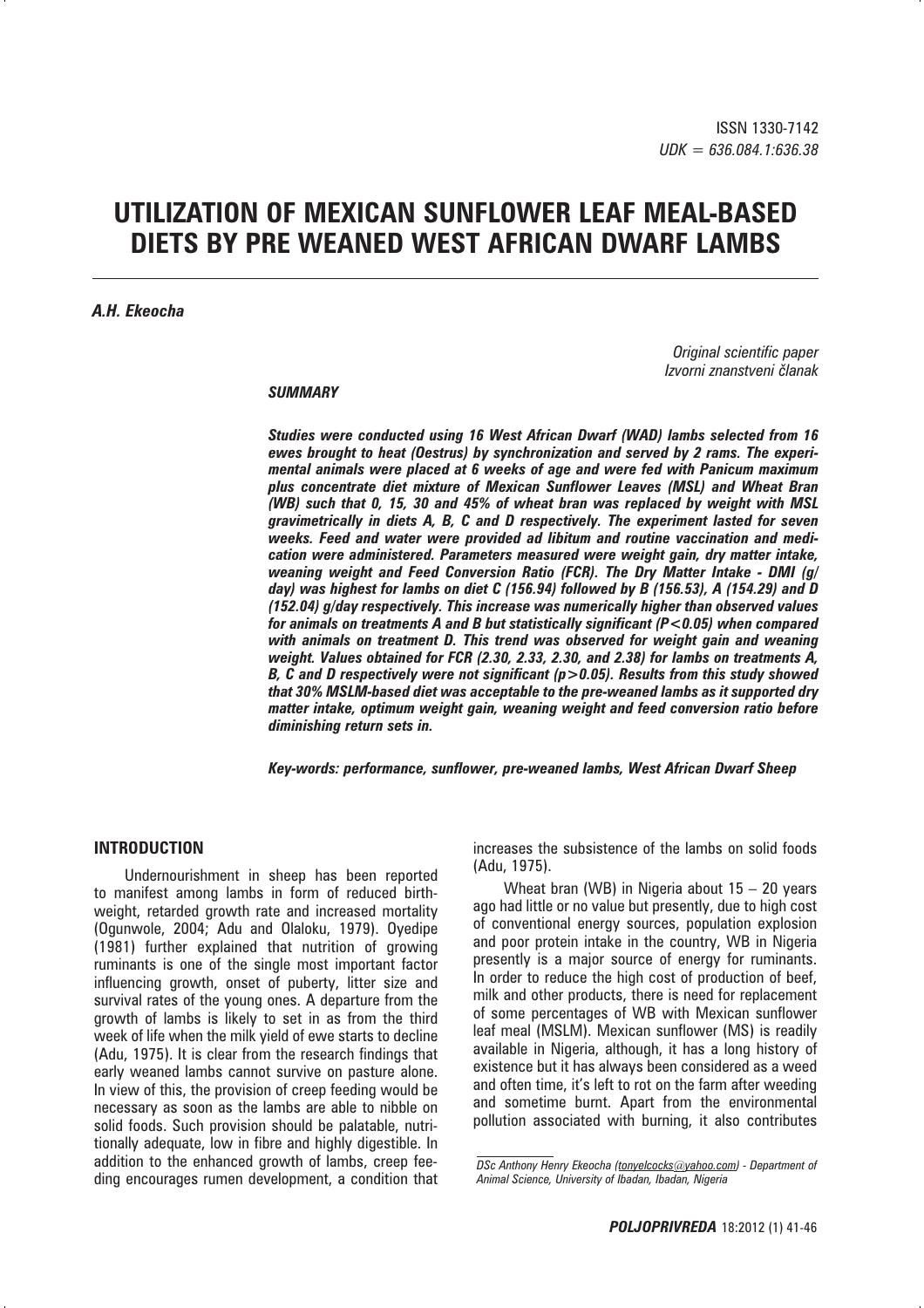to the depletion of ozone layer. Therefore, there is the need to think of the alternative use of MS by incorporating it into the diet of sheep at a level that will not be detrimental to the animal benefit. The need to find alternative protein source for ruminant animal in attempt to reduce cost has necessitated the inclusion of MS meal in the diet of ruminants.

Therefore, this study examines the effects of using Mexican Sunflower leaf meal-based diets in the nutrition of pre-weaned WAD lambs.

### **MATERIAL AND METHODS**

**Ration Formulation:** The Mexican Sunflower (*Tithonia diversifolia)* used for this trial was harvested at the Teaching and Research farm, University of Ibadan at approximately 4 weeks by slashing and carrying after the onset of rains. The shoots were cut 50cm above the ground and sorted into leaves (Tarawali et al., 1995). The stems were sun-dried on a clean, cemented platform until crisp. The dried leaves were milled using a hammer mill with a sieve size of 3.36 mm to produce leaf meal. The samples were bulked together and manually mixed to obtain homogenous product as possible. The MSLM sample was oven dried at 105°C for 24 hours (to constant weight), milled and stored in air tight sealed, polythene bags prior to chemical analysis. A representative sample was collected from it for proximate analysis using standard methods (AOAC, 1990) to determine the nutrient composition. The Mexican sunflower leaf meal used in this study contained (%) crude protein, 16.3; crude fiber, 21.8; ether extract, 2.8; ash, 14.7; and nitrogen free extract, 44.4.

**Sample Analysis:** The Mexican Sunflower leaves were screened for some bioactive compounds (alkaloid, saponin, oxalate, phytate, tannin, glycosides and phenol) by the method of Sofowora (1996). The proximate composition (crude fat, crude protein and ash) on dry weight basis was determined by AOAC (1990). Protein ( $N \times 6.25$ ) content was determined using the micro-kjeldhal method. Energy is determined using digital bomb calorimeter, model: ballistic. Neutral detergent fiber (NDF), acid detergent fiber (ADF), and

acid detergent lignin (ADL) were determined by the methods of Van Soest et al (1991). Phenol and tannins were determined by the method described by Makkar (2000). Tannic acid (Sigma-Aldrich Chemie, Steinheim, Germany) was used as standard. Phytate content was determined by the method of Wheeler and Ferel (1971) and Igbedioh et al. (1994), while oxalate content offer the titrimetric method as modified by Ranjhan and Krishna (1980).

**Animals and Management:** Sixteen pre-weaned lambs of WAD sheep obtained from sixteen ewes brought to heat (Oestrus) by synchronization and served by two rams were used for this trial. The experiment lasted for 7 weeks. The sixth week after parturition, pre-weaned lambs were offered concentrate supplement equivalent to 3% of their body weight as recommended by Akinsoyinu (1974), grass (*Panicum maximum*) and water *ad libitum* until 13<sup>th</sup> week when they were weaned. Concentrate supplements were formulated so that 0% (A), 15% (B), 30% (C), and 45% (D) of wheat bran were replaced by weight with Mexican Sunflower Leaf Meal (MSLM)-based diets in a pre-weaned concentrate. Thus, nitrogen free extract (NFE)  $=$  $100 - (CP + CF + EE + ash)$ . The diet formulation and nutrient composition are shown in Tables 1 and 3.

**Record of Weight:** The lamb's weight was measured and the daily lamb weight was estimated before milking of their respective dams.

**Responses:** Weight gain or losses were estimated weekly and feed conversion ratio obtained for each lamb using the formula:

> *Body Gains Unit Average Daily Feed Intake*

**Laboratory or Chemical Analysis:** Feed samples were determined according to AOAC (1990) whereas the gross energy was determined by Adiabatic Bomb Calorimeter.

**Statistical Analysis:** Data obtained were subjected to the analysis of variance (ANOVA) using the General Linear Model (GLM) of SAS software (SAS, 1999). Treatment means were compared by Duncan option of the software.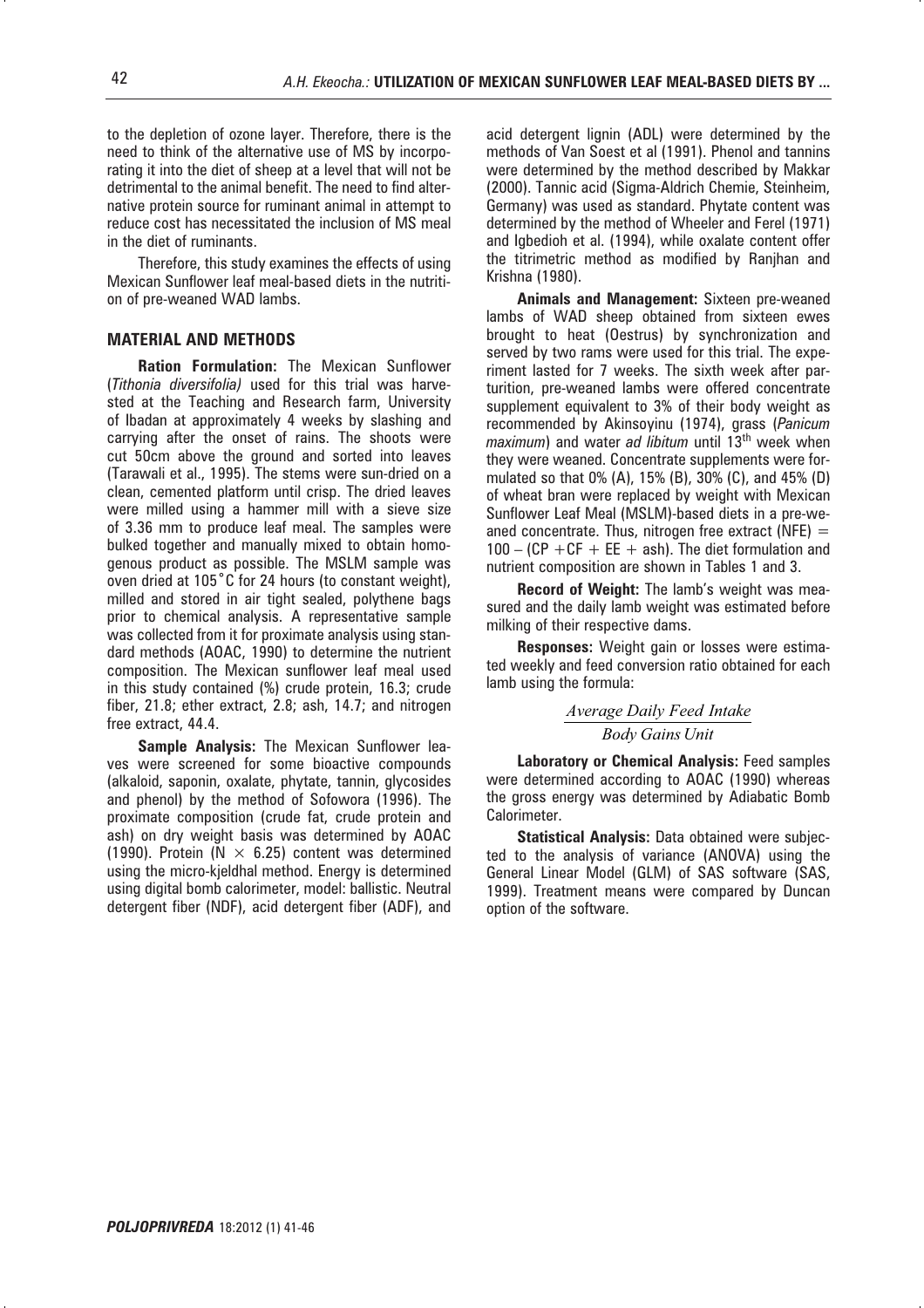#### **Table 1. Ingredient composition of experimental rations**

*Tablica 1. Sastav pokusnih obroka*

| Ingredients %          | Rations    |             |             |             |  |
|------------------------|------------|-------------|-------------|-------------|--|
|                        | TA (0% SF) | TB (15% SF) | TC (30% SF) | TD (45% SF) |  |
| <b>MSLM</b>            | 0.00       | 15.00       | 30.00       | 45.00       |  |
| Wheat bran             | 45.00      | 30.00       | 15.00       | 0.00        |  |
| Cassava peel           | 33.20      | 33.20       | 33.20       | 33.20       |  |
| Palm kernel meal       | 10.00      | 10.00       | 10.00       | 10.00       |  |
| Groundnut cake         | 10.00      | 10.00       | 10.00       | 10.00       |  |
| Oyster shell           | 0.50       | 0.50        | 0.50        | 0.50        |  |
| Bone meal              | 0.50       | 0.50        | 0.50        | 0.50        |  |
| Mineral/vitamins       | 0.30       | 0.30        | 0.30        | 0.30        |  |
| Common salt            | 0.50       | 0.50        | 0.50        | 0.50        |  |
| Crude protein          | 14.78      | 14.68       | 14.58       | 14.48       |  |
| Crude fiber            | 6.69       | 8.68        | 10.68       | 12.67       |  |
| Ether extract          | 2.95       | 2.84        | 2.74        | 2.63        |  |
| Gross energy (kcal/kg) | 2380       | 2390        | 2390        | 2400        |  |

MSLM=Mexican Sunflower Leaf Meal; SF=Sunflower; TA=0% SF; TB=15% SF; TC=30% SF; TD=45%SF

# **Table 2. Chemical composition of dried Mexican sunflower leaf meal (MSLM), wheat bran and** *Panicum maximum*

Tablica 2. Kemijski sastav hrane od osušenoga lista meksičkoga suncokreta (MSLM), pšeničnih mekinja i Panicum maximum

| Components         | <b>MSLM</b> | Wheat bran | Panicum maximum |
|--------------------|-------------|------------|-----------------|
| Dry matters        | 89.00       | 89.00      | 26.00           |
| Crude protein (CP) | 16.33       | 17.00      | 7.95            |
| Crude fiber (CF)   | 21.80       | 8.50       | 31.00           |
| Ether extract (EE) | 2.81        | 3.50       | 4.00            |
| Ash                | 14.68       | 13.01      | 8.90            |
| <b>NFE</b>         | 44.38       | 57.99      | 48.15           |
| <b>ADF</b>         | 42.63       | 25.00      | 42.70           |
| <b>NDF</b>         | 60.00       | 51.00      | 74.30           |
| Hemicellulose      | 17.37       | 26.00      | 31.60           |
| <b>ADL</b>         | 9.96        | 8.60       | 13.87           |

NFE=nitrogen free extract, NDF=neutral detergent fiber; ADF=acid detergent fiber, ADL=acid detergent lignin, Hemicellulose=NDF– AD, NFE=(100 – CP +CF  $+EE$  +Ash)

#### **Table 3. Chemical composition of Mexican sunflower leaf meal based concentrates fed to WAD sheep**

Tablica 3. Kemijski sastav hrane s koncentratom lista meksičkoga suncokreta za ovce zapadnoafričke patuljaste pasmine

| Ingredients %                   | <b>Rations</b> |             |             |             |  |
|---------------------------------|----------------|-------------|-------------|-------------|--|
|                                 | TA (0% SF)     | TB (15% SF) | TC (30% SF) | TD (45% SF) |  |
| Dry matter                      | 92.00          | 91.00       | 90.00       | 89.00       |  |
| Crude protein                   | 17.10          | 16.90       | 16.50       | 16.20       |  |
| Crude fiber                     | 15.70          | 16.40       | 17.00       | 17.50       |  |
| Ether extract                   | 3.47           | 3.63        | 3.70        | 3.75        |  |
| Ash                             | 8.60           | 9.40        | 10.10       | 11.30       |  |
| <b>NFE</b>                      | 55.13          | 53.67       | 52.70       | 51.25       |  |
| ADF                             | 22.54          | 26.70       | 30.85       | 35.01       |  |
| <b>NDF</b>                      | 43.15          | 44.50       | 45.85       | 47.20       |  |
| ADL                             | 7.92           | 8.41        | 9.03        | 9.85        |  |
| Gross energy (kcal/kg)          | 3829.5         | 3805.5      | 3781.0      | 3735.5      |  |
| *Metabolizable energy (kcal/kg) | 3140.2         | 3120.5      | 3100.4      | 3063.1      |  |

NFE = nitrogen free extract; ADF = acid detergent fiber; NDF = neutral detergent fiber; ADL = acid detergent lignin; \* Calculated by Ekeocha (2009), metabolisable energy = gross energy  $\times$  0.82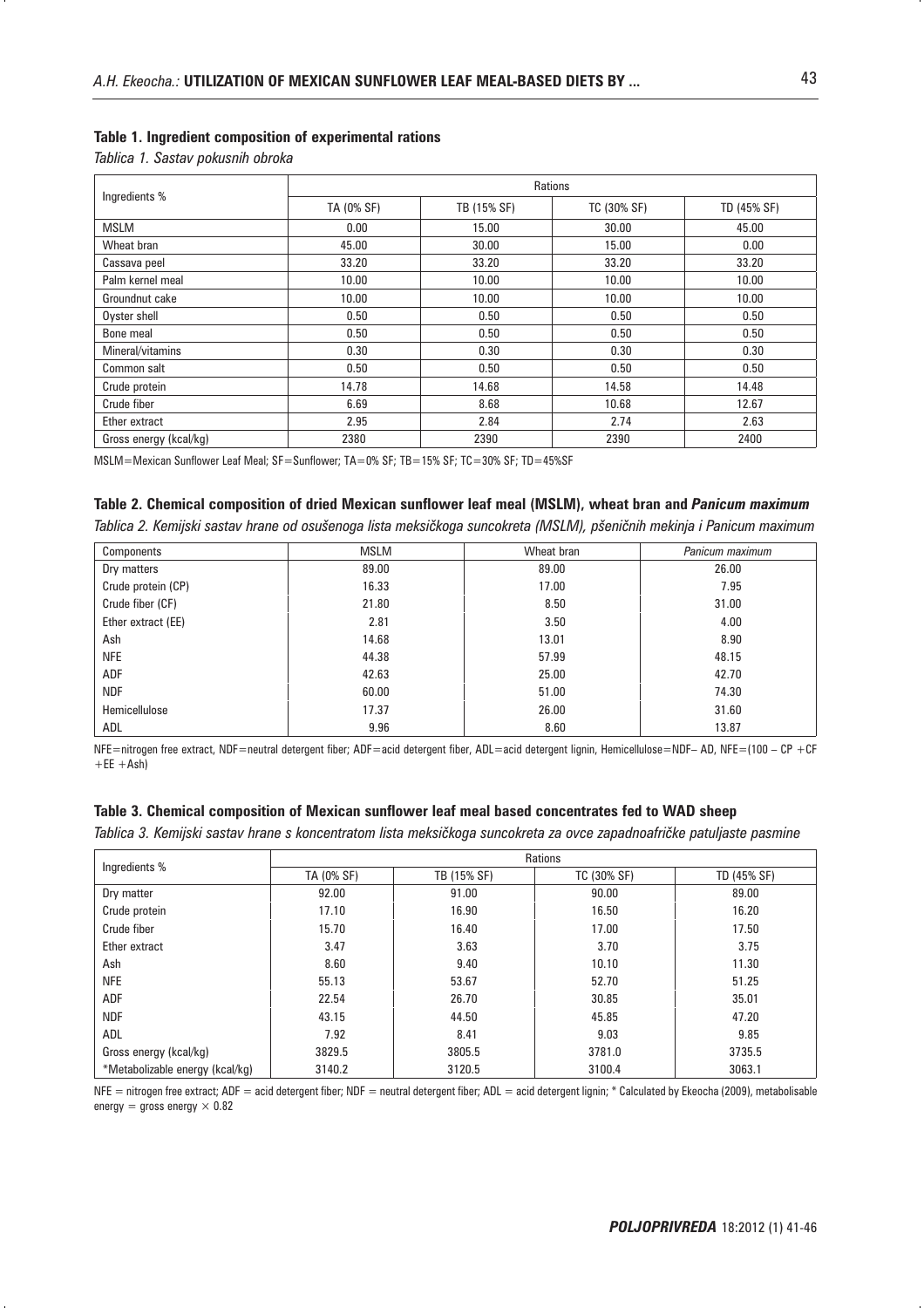#### **Table 4. Anti-nutritional factors in MSLM**

Tablica 4. Antinutritivni čimbenici u hrani s listom meksič*koga suncokreta*

| Components            | Quantity (mg/100g) |
|-----------------------|--------------------|
| <b>Total alkaloid</b> | 6.32               |
| Saponin               | 1.05               |
| Oxalate               | 5.25               |
| Phytate               | 8.81               |
| Tannin                | 5.19               |
| Glycoside             | 0.42               |
| Phenol                | 0.53               |

# **RESULTS AND DISCUSSION**

The MSL (g/100 g DM) contained CP 16.3; CF 21.8; EE 2.8; Ash 14.7; and GE 1.9 kcal/g. Approximately  $60.5 \pm 1.1\%$  of the voluntary dry matter intake (VDMI) comprising of concentrate dry matter intake (CDMI) and grass dry matter intake (GDMI) came from the supplement.

Table 5 shows the estimated average daily dry matter intake from grass, concentrate and the total daily dry matter intake respectively in the period  $7<sup>th</sup>-13<sup>th</sup>$ of pre-weaned lamb's life. The Pre-weaned TDMI (g/7 wks) of lambs in this study (44.04–45.47 g/kg  $0.75$  .d<sup>-1</sup>) were similar ( $p > 0.05$ ) and within the range of values (41.45-46.36 g/kg) reported (Ifut, 1992) for WAD goats fed *Gliricidia sepium* and cassava peels. Ifut (1992) obtained 46.3 g/kg per day DM intake when WAD goat were fed sole (100%) *Gliricidia sepium* while higher values (63.5 – 86.4) were obtained when fed sole *Panicum maximum*, and combinations of *Gliricidia sepium, Panicum maximum* and cassava peels. The pre-weaned CDMI (25.30-26.96 g/kg $^{0.75}$  per day) obtained in this study were not significant ( $p > 0.05$ ) but higher than the corresponding pre-weaned daily GDMI (18.21–18.80 g/  $kg<sup>0.75</sup>$  per day). This is an indication that the lambs consumed or preferred more concentrates than grasses and that the MSLM-based diets are acceptable to the lambs. The GDMI increased significantly ( $p < 0.05$ ) with increasing level of MSLM in the ration.

It seems that increasing MSLM level in the diets stimulated DM consumption via increased intake of grass as observed in the trial.

Lambs on treatment C gained weight at a faster rate than lambs on treatments B, A and D in descending order of weight increment evidenced by estimated average daily weight gain (g/day) (68.16, 67.25, 67.06 and 63.85) for lambs on treatments C, B, A and D respectively. This increment in weight gain was significantly (p<0.05) higher than for lambs on treatment D (63.85). This suggests that the diets seemed to be adequate in meeting the nutrient requirements for growth of lambs and that the test ingredients (wheat bran and Mexican sunflower leaf meal) could replace well one another in pre-weaned lambs diets most especially at optimal level of 30% inclusion before diminishing return sets in. The values reported in this study are 6.4% higher than 64.04 g/day for pre-weaned WAD lambs in 0-90 days (Ogunwole, 2004). Adebambo (1976) cautioned on the interpretation of the growth of lambs. He observed that even at weaning in ruminants or when the character of diet is changed to the one which increases fill, weight gain per unit weight of feed consumed can be spuriously high.

Values obtained for FCR (2.30, 2.33, 2.30, and 2.38) referring to lambs on treatments A, B, C and D respectively were not significantly affected by treatment (p*>*0.05). The low FCR (2.30–2.38) obtained in this study is an indication of high digestibility and utilization of the experimental rations by pre-weaned lambs. This could be attributed to low fiber content (15.70–17.50%), low ADL (7.92–9.85%) of the rations, high daily weight gain (63.85–68.16 g/day) and lamb weaning weight (7.40–8.00 kg). The correlation between total DMI and total weight gain of lambs during creep feeding was positive  $(r=0.839)$  and highly significant ( $p < 0.05$ ) indicating that DMI from creep feed directly influenced the growth of lambs. The values obtained for FCR in the study were higher than the range of values (0.71–1.10) reported for WAD goats fed sole *Gliricidia sepium* and combinations of *Gliricidia sepium* and 30% cassava peels by Ifut (1992).

The weaning weight obtained for lambs on treatments A, B, C and D were 7.76, 7.92, 8.00 and 7.42 kg respectively. The observed variations in weaning weights on treatments A, B, and C but significantly (p*<*0.05) different from observed values in lambs on treatment D (7.42 kg) indicate that the contributory role of fermentable substrate to pre-weaned growth was mainly numerical. The weaning weight obtained in this study compared favorably with 7.79–8.59 kg of young male WAD sheep at 3 months of age (Ogunwole, 2004). Uwechue (2000) reported a mean value of 7.60–9.53 kg for WAD lambs.